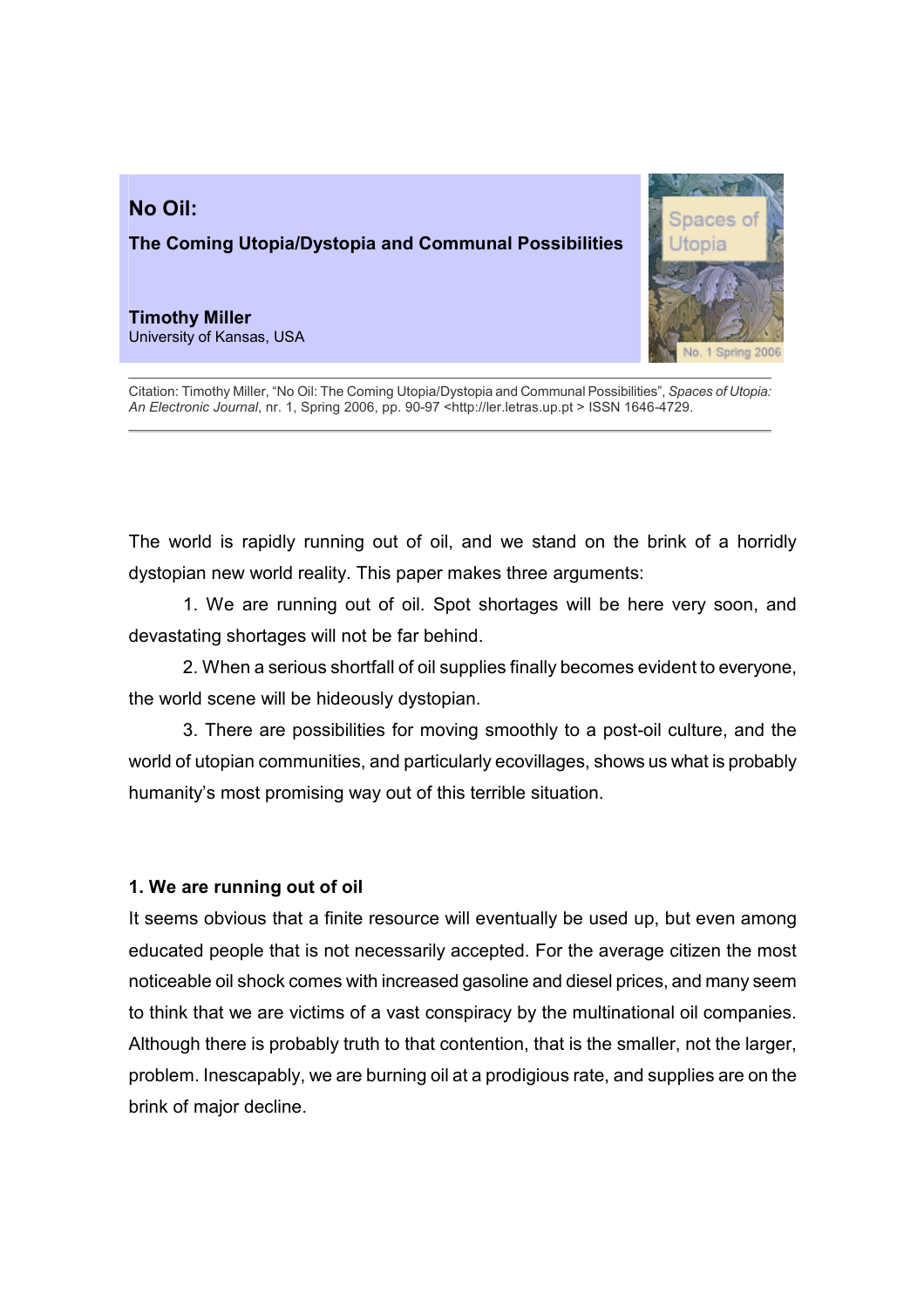The only scientists and other specialists who argue that oil supplies are abundant are those who are economically tied to the energy industry, which even in these perilous days has a vested interest in getting us to use ever more fossil fuels. The independent observers who have examined the world's supply of oil vary in the details of their analysis, but not in their overall conclusion, namely that the production of oil will start declining in the very near future, and will continue to decline thereafter.

The evidence for that scenario is provided not only by environmentalists and those who oppose the power of the multinational companies on political grounds, but also by the oil companies themselves. Richard Heinberg, of the New College of California, USA, provides strong evidence that the decline of oil will come in the very near future. He concludes that the peak of production will come between 2006 and 2015, and the latter end of that range will be the case only if the world economy goes into recession and demand for oil drops (Heinberg 2003: 118-119).

The analysis is supported by the data gathered by Richard Duncan, who has looked at peaks in oil production by country and continent. He finds that production peaked in North America in 1983, in the former Soviet Union in 1987, and in Asia and the Pacific in 2004. Looking at current trends, he projects a peak of production in Europe in 2006, in South and Central America in 2006, in Africa in 2006, and in the Middle East in 2009. Putting all the world numbers together, he projects a world production peak in 2006 (quoted by Heinberg 2003: 103-104).

Paul Johnson adds an even more sobering note in his book The End of Oil. He notes that heroic oil-recovery measures have already been used to push the peak of production farther into the future, and that as a result when the peak does come, the decline will not be as gradual as it would have been otherwise. In other words, we are facing not a gentle downhill slope but a steep cliff (Johnson 2004: 52).

But let us not depend for our analysis on the prediction of leftist and environmentalist analysts. Let me provide some information from recent issues of the Wall Street Journal, the holy scripture of multinational corporations, including oil corporations. On February 22, 2005, the Journal reported that the reserves of Exxon Mobil, the world's largest oil company, had declined in the year 2004. Exxon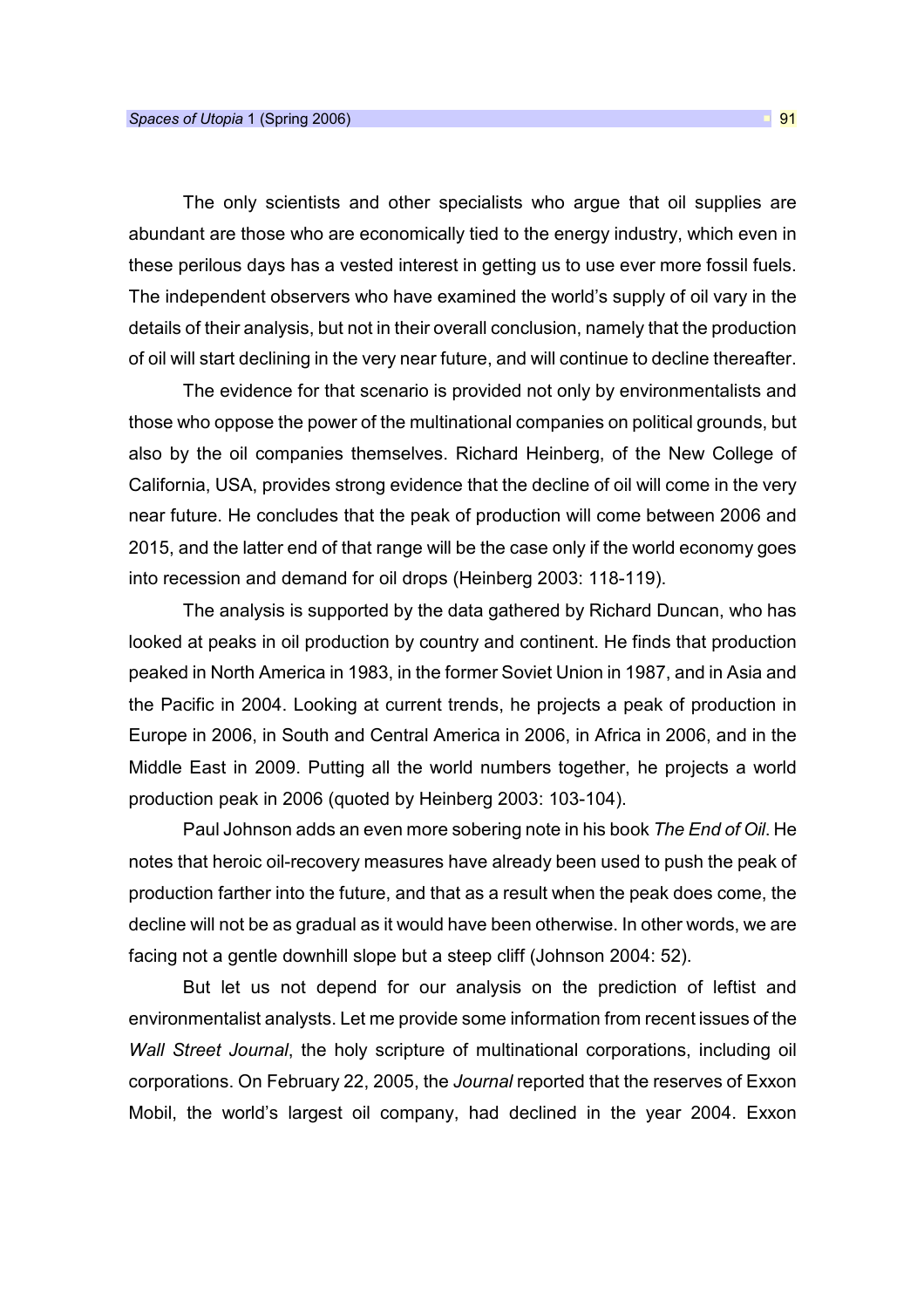maintained that the reason for the decline was that the accounting rules of the Securities and Exchange Commission, the governmental agency that supposedly oversees business financial statements, were based on false premises, and that reserves were actually increasing. BP made a similar claim. But even within corporate financial circles analysts were skeptical, especially because last year Royal Dutch/Shell was forced to admit that it had overstated its reserves by 41% ("Shell Inflated Reserves" 2005: C4), and since then other large oil companies, including ConocoPhillips and ChevronTexaco, admitted that their net oil reserves were declining (Ball 2005: B3).

How do the oil companies respond to the news? In the usual corporate manner, through bookkeeping and takeover actions. ChevronTexaco, it was reported in March, in response to pressure from investors, was considering trying to take over Unocal, another large oil company. As the Wall Street Journal observed, "As it becomes more difficult to develop reserves, growth through mergers looks better" (Gold & Berman 2005: C1).

The standard counterargument to this scenario of steady decline of oil production is that new supplies will be found – both new supplies of conventional oil, and exploitable supplies of alternative forms of oil and related hydrocarbons, including tar sands and oil shale. Because new supplies of conventional oil are declining steadily, there is quite a lot of activity in the oil industry surrounding unconventional oil sources. One hint of what is to come emerges with the purchase by the China National Offshore Oil Corporation, owned by the government of China, of a stake in MEG Energy Corporation of Canada, which is looking to exploit the huge deposits of oil sands in Canada.

Oil sands and oil shale look good because they contain vast amounts of oil. The problem is that of turning the reserves, locked into other geological formations, into useful oil. According to current estimates, for each three barrels of oil produced, two barrels must be used to produce the oil. And then there will be vast byproducts. Richard Heinberg reports that to replace the net energy of current oil production with oil sands would require a waste pond of over 17,500 square kilometers – about the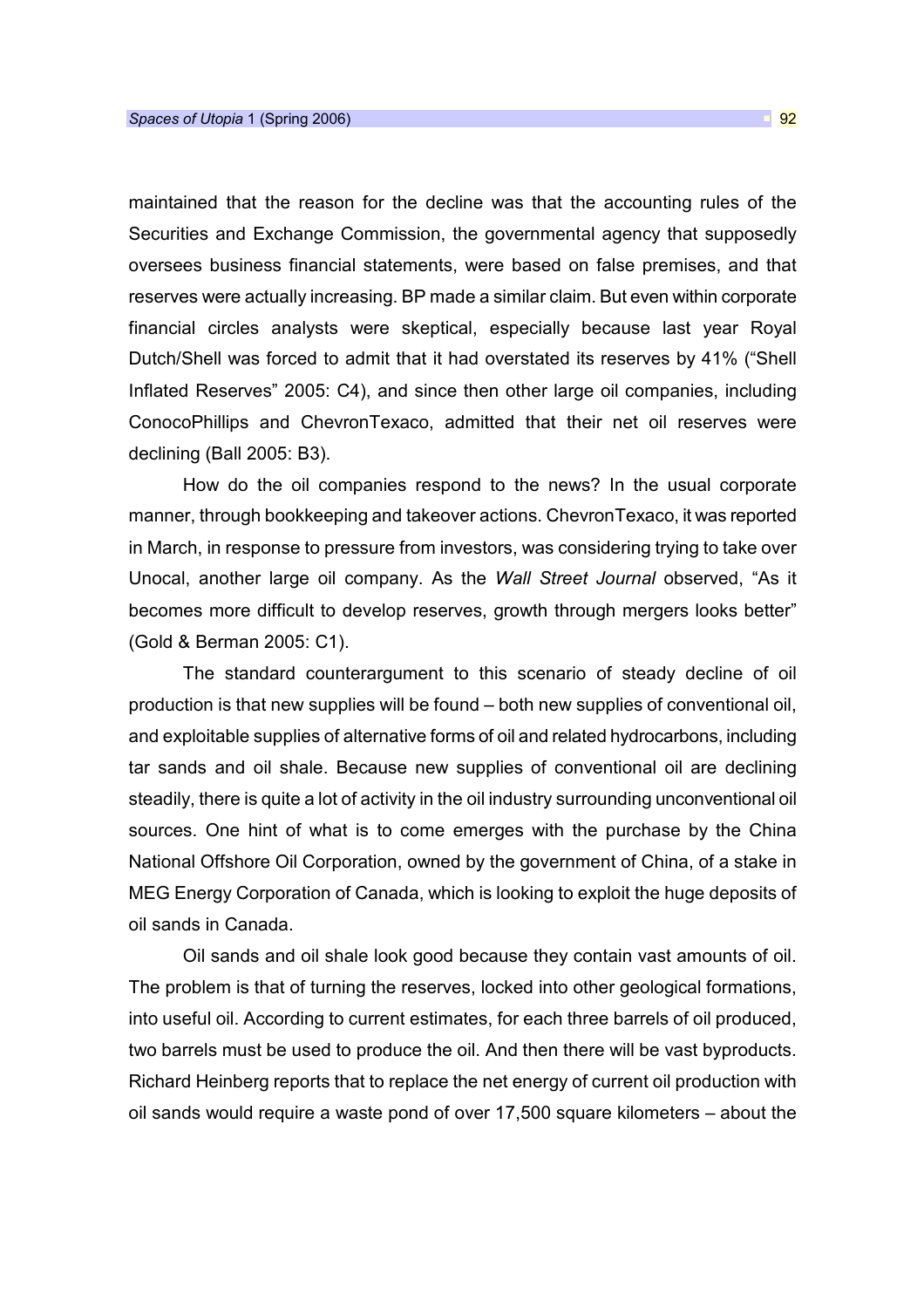size of Lake Ontario, well over three times the size of the Bodensee (Lake Constance), about six times the size of Luxembourg, just slightly smaller than Wales, and well over half the size of Belgium (Heinberg 2003: 112).

The American government of George W. Bush is pushing hydrogen as the fuel of the future. However, the only ready source of hydrogen is natural gas, and that supply is declining with oil. The other obvious source of hydrogen, water, is impractical, because it takes more energy to separate the hydrogen from the oxygen in water than is produced. Some would promote increased use of coal, but coal is much less versatile than oil, and it has terrible problems ranging from emissions of greenhouse gases to toxicity.

The only plausible answer to the dilemma is the rapid development of new and alternative sources, but it is already too late for them to replace the decline in oil. Had we started working on such sources a decade or two ago, things might be better. But the investment it would take to replace oil with wind, solar, and other alternative power sources will keep that from happening in a timely fashion.

The last option is nuclear power, and that presents all kinds of problems of its own. Even if nuclear is pursued, it will take at least ten years to develop substantial additional resources, and during those years oil production will be declining dramatically.

#### 2. The after-oil scene will be dystopian.

 It is entirely rational to forecast that the reaction of the people of the world, and especially those in the developed countries, to the decline in oil supplies will be entirely irrational. Presuming that market economics continues to prevail, as supplies start to dwindle, even as demand continues to rise, then we can expect prices to go up substantially.

One telling sign of what is to come is the downgrading of the creditworthiness of General Motors and Ford. Those two companies, formerly the largest automobile companies in the world, have become enormously dependent on gas-hogging sportutility vehicles. But those sales are dropping, and are projected to drop dramatically in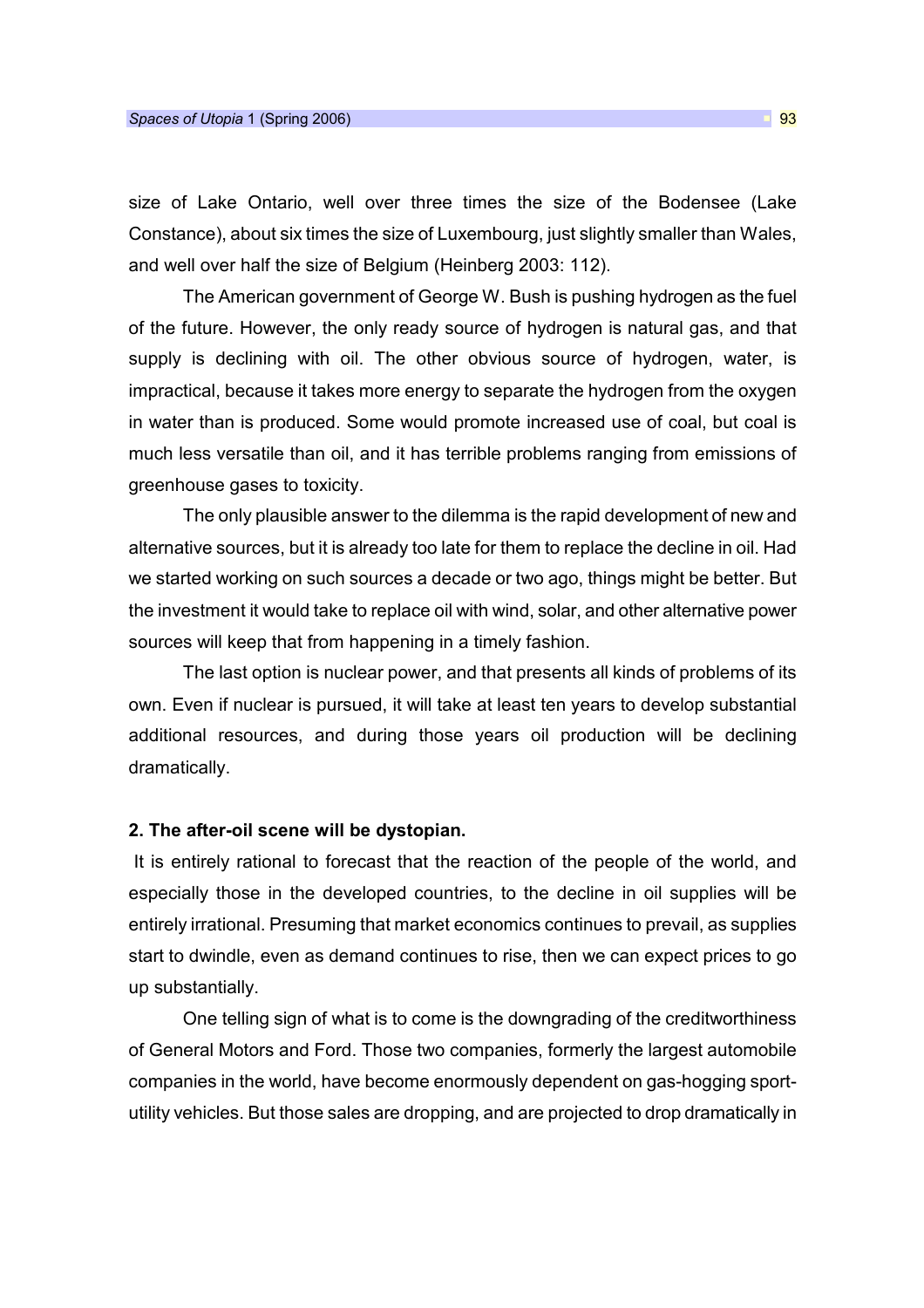the future. On that basis Standard and Poor, the leading American credit rating company, has reduced the creditworthiness of both Ford and General Motors to "junk" status (Hawkins 2005: A1).

Frantic development of known oil sources will be of only small help. As the oil production of the United States declined after 1970, North Sea oil from England and Norway was brought online quickly and staved off disaster. But a trick like that will be hard to pull off again.

Will people accept much higher oil prices calmly? We have already seen truckers strike when their fuel prices have gone up, and many violent incidents flared up when the United States had its relatively minor fuel crisis of the 1970s. Anyone who says that the human response will be rational is uninformed about both history and human nature.

And will our oil-based economies respond positively to reduced supplies of our sacred nectar? If an economy is based on vast supplies of oil, and those supplies disappear, then economic collapse will surely follow. The social dimensions of the new reality may be utterly dystopian.

Governments will step in quickly to maximize the flow of oil. We recently saw the United States try to depose the democratically elected Chavez government in Venezuela, and it is not an accident that Venezuela is a major American oil supplier. Such political chicanery will increase, and it will not be only the United States that will be pursuing it.

Before long the response to scarcity will inevitably be war. Wars could take place among the various consumers of oil that will fight for access to supplies, and they could and will take place between the Western consuming nations and the major producing nations of the Middle East. Will the United States go to war with China over oil supplies? One hopes not. But war involving the producing countries has already happened. The West, and particularly the United States, has already gone to war to preserve its hegemony over the oil fields, and as the crisis becomes more intense it is impossible to believe that a military solution will not be irresistible.

Ironically, war will make the situation even worse simply because war itself is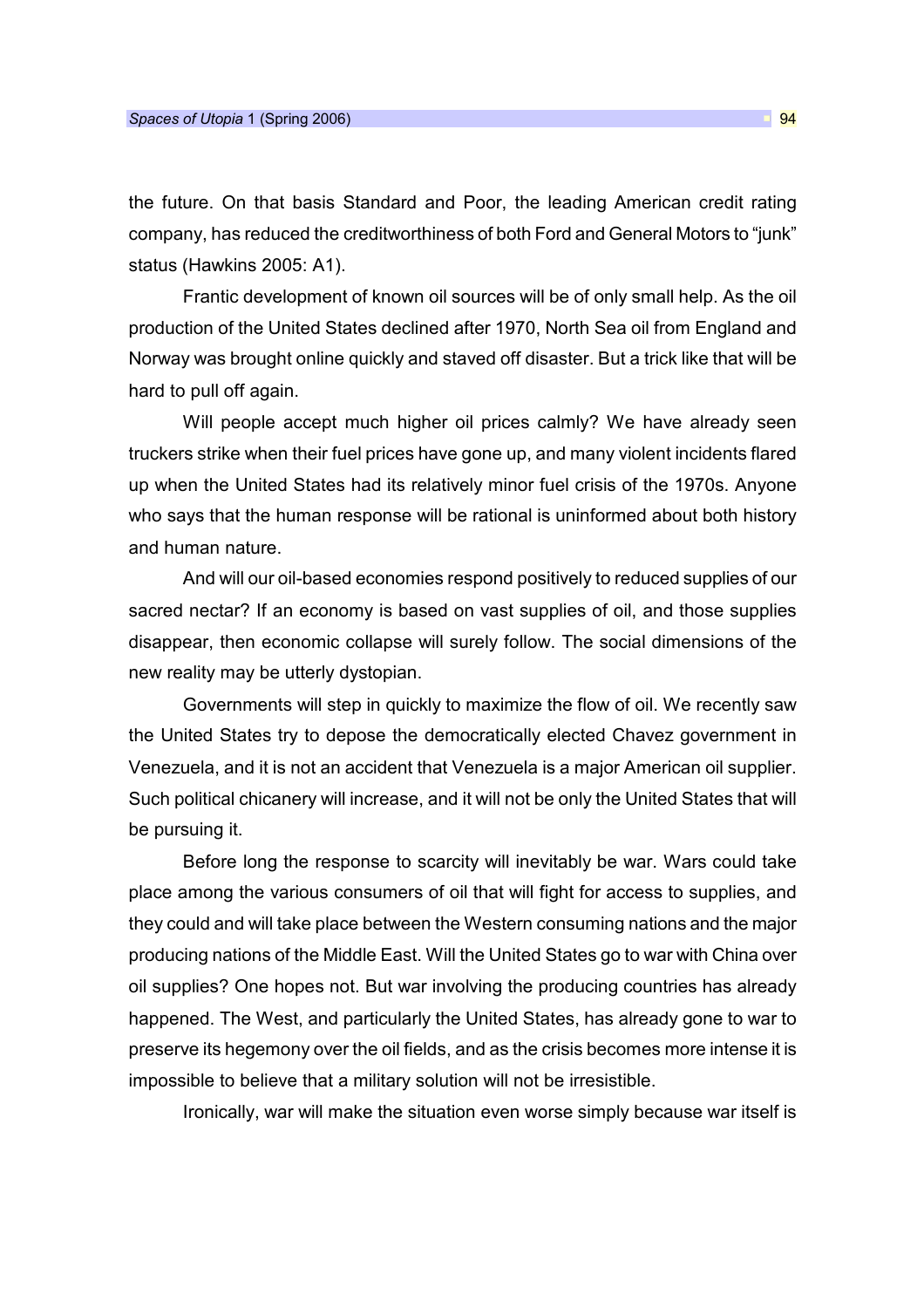an intensive user of oil. The current American occupation of Iraq is enormously dependent on oil, most of which is trucked in from Kuwait, Jordan, and Turkey. 2,000 fuel trucks leave Kuwait daily to supply the inefficient vehicles of the occupation forces in Iraq with their fuel, which amounts to about 1.7 million gallons, or about 6.5 million liters. The fuel convoys are frequent targets for Iraqi nationalists, and so they must be defended and armored, all at great expense in further petroleum use (Bryce 2005: 34).

Had we had visionary political leadership in the West much of this dystopian scenario for the near future could be avoided. Oil production in the United States peaked in 1970; had American leaders then started developing conservation and alternative-energy programs, things would be much different today. But neither in the United States nor elsewhere in the industrialized West has there been leadership that has done timely planning for a future of sharply reduced oil supplies.

## 3. The utopian communal world gives us a positive, even utopian, vision of a post-oil future.

Although time today is critically short, there are many on our planet who are showing us a way to a future that will not depend on vast supplies of oil. Nowhere are those visionaries more evident than in the world of utopian communities, and especially ecovillages. I personally doubt that their message will be heeded sufficiently to head off our crisis, but we would do well to look at the utopian possibilities being worked out in the real world today.

Environmental visionaries have long been pointing out that we could continue most of our present comfortable lifestyle by making some relatively minor adjustments in our approach to the use of energy. We could build efficient, well-insulated houses and heat them or cool them only moderately. We could transport ourselves in ways that would decrease fuel use enormously – by using self-propulsion, public transit, and cars that get fifty or more kilometers per liter of fuel, a level of fuel use that is already available if we give up large, powerful car engines. We could shop and structure our lives to work and shop within walking distance of our homes.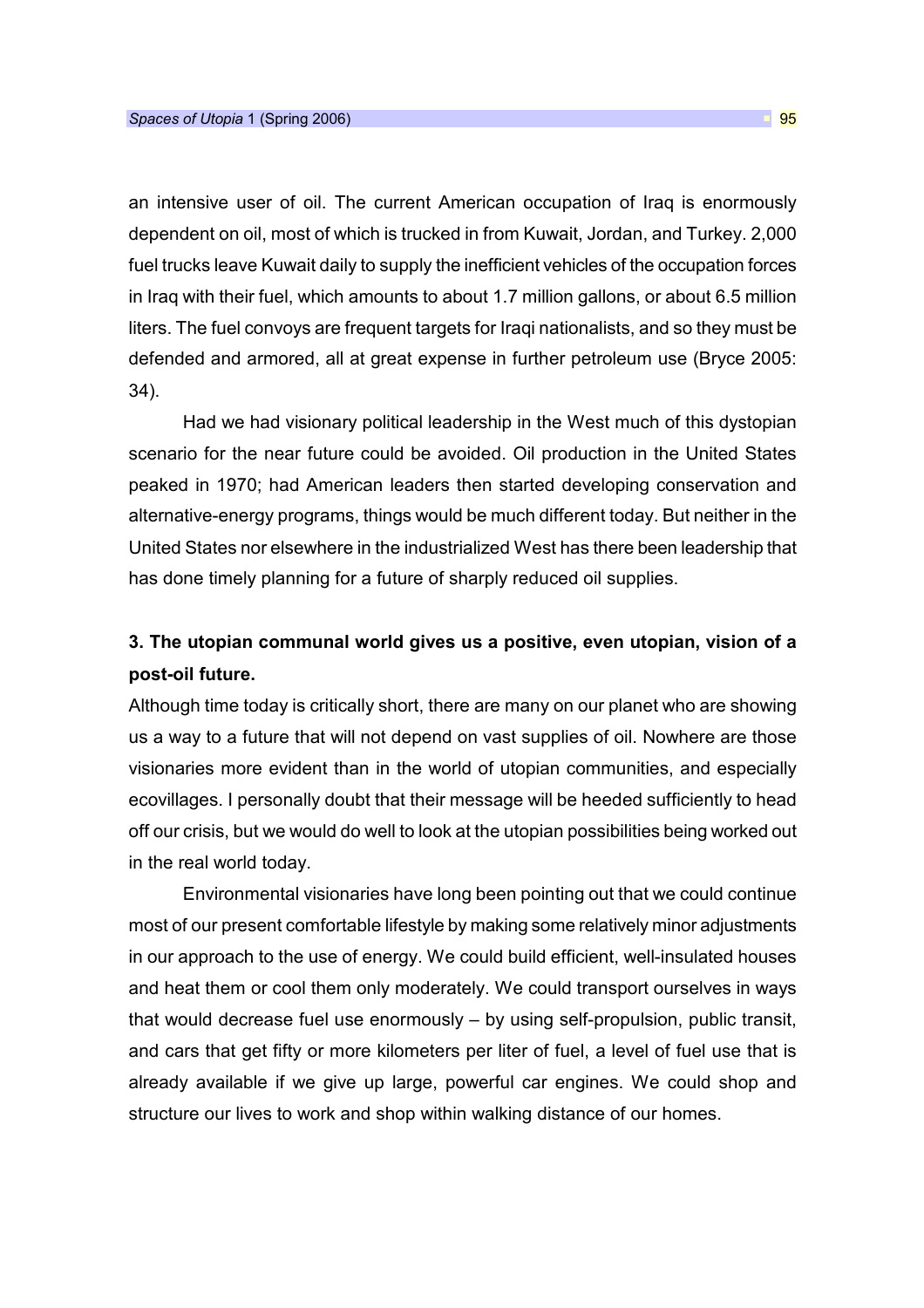And that kind of list could go on at great length. We all know all of those things. I want to conclude, however, with a salute to those who are demonstrating just how good the future could be even with a great decline in the availability of oil. The ecovillage movement is a set of practicing utopian experiments that shows us that a sensible future is no pipe dream.

Precursors to ecovillages have been around for a long time. Some farmers have always engaged in sustainable agricultural practices, and traditional cultures have lived in harmony with the environment for thousands of years. In the last few decades, however, a new generation of visionaries is taking the best of the past and combining it with the best of what the technological age has to offer.

As a result, ecovillages exist on truly small inputs of fossil fuels. They take both of the main tracks on energy efficiency: they reduce their use of energy, and they develop energy from alternative sources. Buildings are superinsulated, often of straw bale construction. They are oriented to take advantage of passive solar heat. They use solar hot-water systems and photovoltaic electricity. They are built compactly so that cars are not often needed. They grow much of their own food so that their food does not need to be trucked in.

And their environmental friendliness goes far beyond low consumption of fossil fuels. They use natural, chemical-free methods of sewage treatment, for example. They pay attention to the way in which we make decisions, disdaining conflict in favor of cooperative approaches toward solving disputes. They are dedicated to permaculture, which seeks to create sustainable ways of living by developing permanently renewable fuels, food production, housing, and other systems (Holmgren 2002). Most importantly of all, they work on changing attitudes, recognizing that human beings have to be retrained to live in a sensible way with limited resources.

Today there are hundreds of ecovillages in the world, all of them standing as demonstration projects for a greener future. Gaviotas, in Colombia; Sieben Linden, in Germany; Torri Superiore, in Italy; the Farm, in the United States; and Longo Mai, in France, are just a few of the utopian experiments that can help teach the human race how to live in a future that is nearer than most of us are willing to admit.